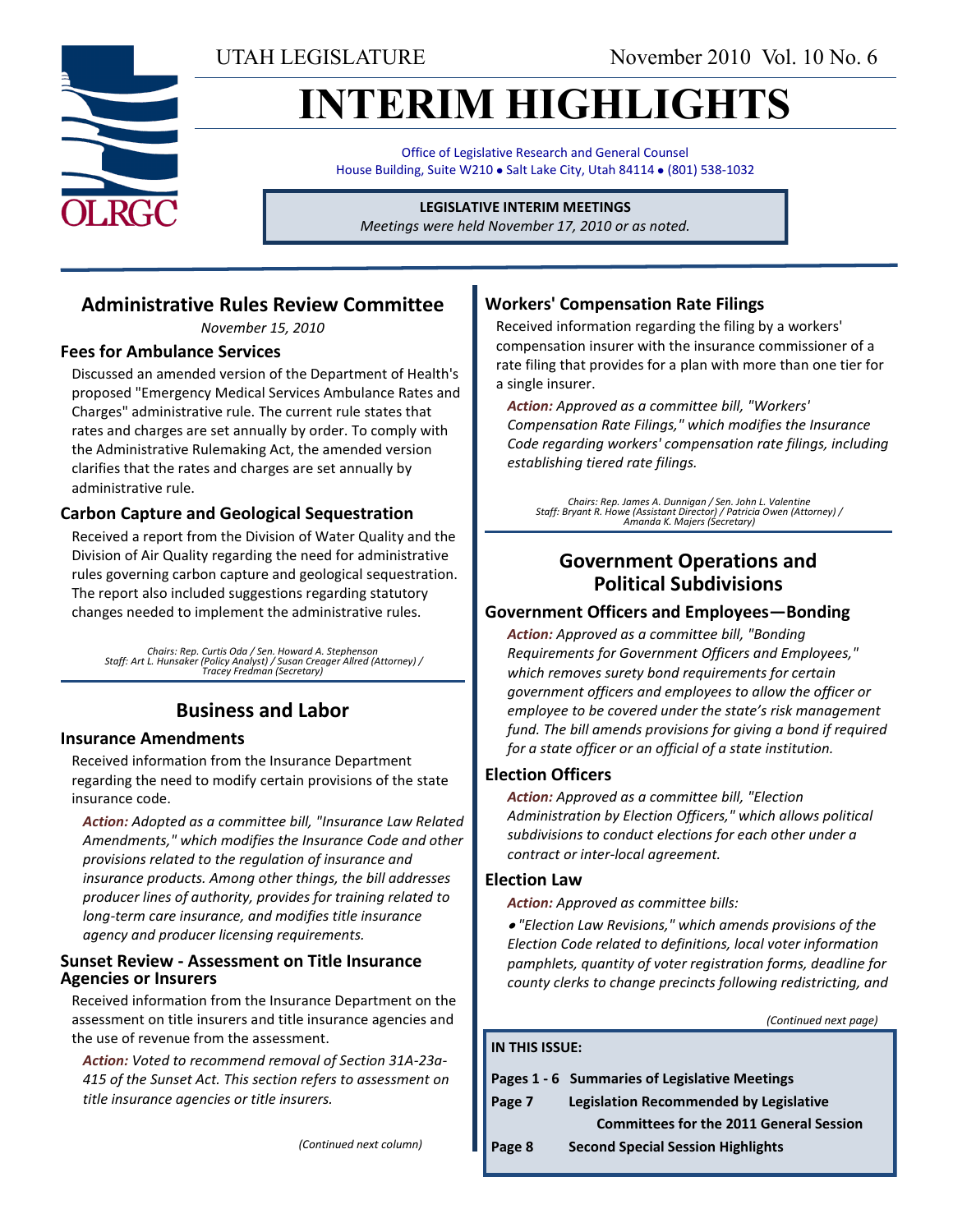*provisions for the lieutenant governor to certify candidates. "The Restoration of the Right to Vote or Hold Elective Office," which provides a process by which a person convicted of a misdemeanor for violating the Election Code may have the right to vote or to hold office restored.* 

*"Election Officials' Fund," which repeals provisions for reporting of money set aside for the use of an election official.*

*"Campaign and Financial Reporting Amendments," which requires a county political party to file financial statements, requires a political party to file a statement of dissolution, amends a provision related to legal costs as a campaign expenditure, amends provisions regarding candidate disqualification for failure to file an interim report, and requires a political issues committee to file a financial disclosure report for the period that ends five days before the report is due.*

#### **Local Elections With Unopposed Candidates**

Received a presentation from committee staff on whether the draft legislation "Local Election Amendments," that was approved as a committee bill during the October meeting, raises any voter rights issues.

#### **Sale of State Property Approval Process**

*Action: Approved as a committee bill, "Sale of State Property," which provides a review process for the sale of state property similar to the process in the State Settlement Agreement Act.*

#### **State Capitol Preservation Board Fees**

Received a presentation from a member of the House of Representatives on draft legislation to adopt a fee schedule for the rental of State Capitol Complex rooms during the 2011 General Session. Similar legislation was passed last year for the 2010 General Session.

*Action: Approved as a committee bill, "State Capitol Preservation Board Fee Revisions," which adopts a fee schedule for the rental of State Capitol Complex rooms during the 2011 General Session.*

*Chairs: Rep. Craig A. Frank / Rep. Fred R Hunsaker / Sen. Peter C. Knudson Staff: Benjamin N. Christensen (Policy Analyst) / Joseph T. Wade (Policy Analyst) / Victoria Ashby (Attorney) / Emily R. Brown (Attorney) / Wendy Bangerter (Secretary)*

## **Health and Human Services**

#### **Controlled Substances Advisory Committee**

Received a recommendation from the Controlled Substances Advisory Committee that the state regulate as a controlled substance, but not schedule, the substance often referred to as "spice," and that the possession, sale, and use of spice be made illegal. The advisory committee reported that it is not recommending regulation of salvia divinorum, and that it will consider in the future whether tramadol should be added to the state's list of controlled substances.

*Action: Approved as a committee bill, "Controlled Substance Modifications," which creates a controlled class of listed synthetic cannabinoid substances found in certain products sold to the public.* 

## PAGE 2 UTAH LEGISLATURE • November 2010

#### **Medical Consent by Certain Minors**

*Action: Approved as a committee bill, "Immunization for Teen Mothers," which allows a minor who is the parent of a child, or who is pregnant, to consent to limited health examinations and immunizations.*

#### **Pharmacy Benefits Manager Act**

*Action: Approved as a committee bill, "Pharmacy Benefits Manager Act," which requires a pharmacy benefits manager who provides a service to a health benefit plan to provide an itemized statement when requesting or accepting payment or reimbursement for a pharmacy service from a health benefit plan, or when disclosing an expenditure for a pharmacy service to a health benefit plan.*

*Chairs: Rep. Paul Ray / Sen. D. Chris Buttars Staff: Mark D. Andrews (Policy Analyst) / Thomas R. Vaughn (Attorney) / Cathy J. Dupont (Attorney) / Joy L. Miller (Administrative Assistant)*

## **Health System Reform Task Force**

#### **Task Force Workgroups**

*Action: Approved as a committee bill, "Health Reform - Cost Containment," which requires a consumer-directed health plan offered to state employees by the Public Employees Health Program to promote appropriate utilization of health care, and provides flexibility for the state to determine the appropriate actuarial value of consumer-directed health plans. The legislation addresses issues considered by the task force's Cost Containment Workgroup.*

*Action: Approved, in concept, draft legislation "Health Reform Amendments," which makes various amendments to statutory provisions enacted by recent health reform legislation, and addresses issues considered by the task force's Implementation Oversight Workgroup.*

#### **Utah Health Insurance Exchange**

Received a report from the Office of Consumer Health Services on the Utah Health Exchange. Eighty small employer groups seeking health insurance coverage beginning January 1 are either in the underwriting phase of enrollment or have completed underwriting and are at the point of reviewing plan rates and choosing a default plan.

> *Chairs: Speaker David Clark / Sen. Wayne L. Niederhauser Staff: Mark D. Andrews (Policy Analyst) / Cathy J. Dupont (Attorney) / Wendy Bangerter (Secretary)*

## **Judiciary, Law Enforcement, and Criminal Justice**

#### **Death Penalty Amendments**

Discussed draft legislation, "Death Penalty Amendments," which clarifies when a petitioner in a postconviction death penalty case has a right to state-funded counsel for successive petitions and also addresses issues that can cause unwarranted delay in an execution. This bill also makes the wording of the capital sentencing statute consistent with federal constitutional requirements.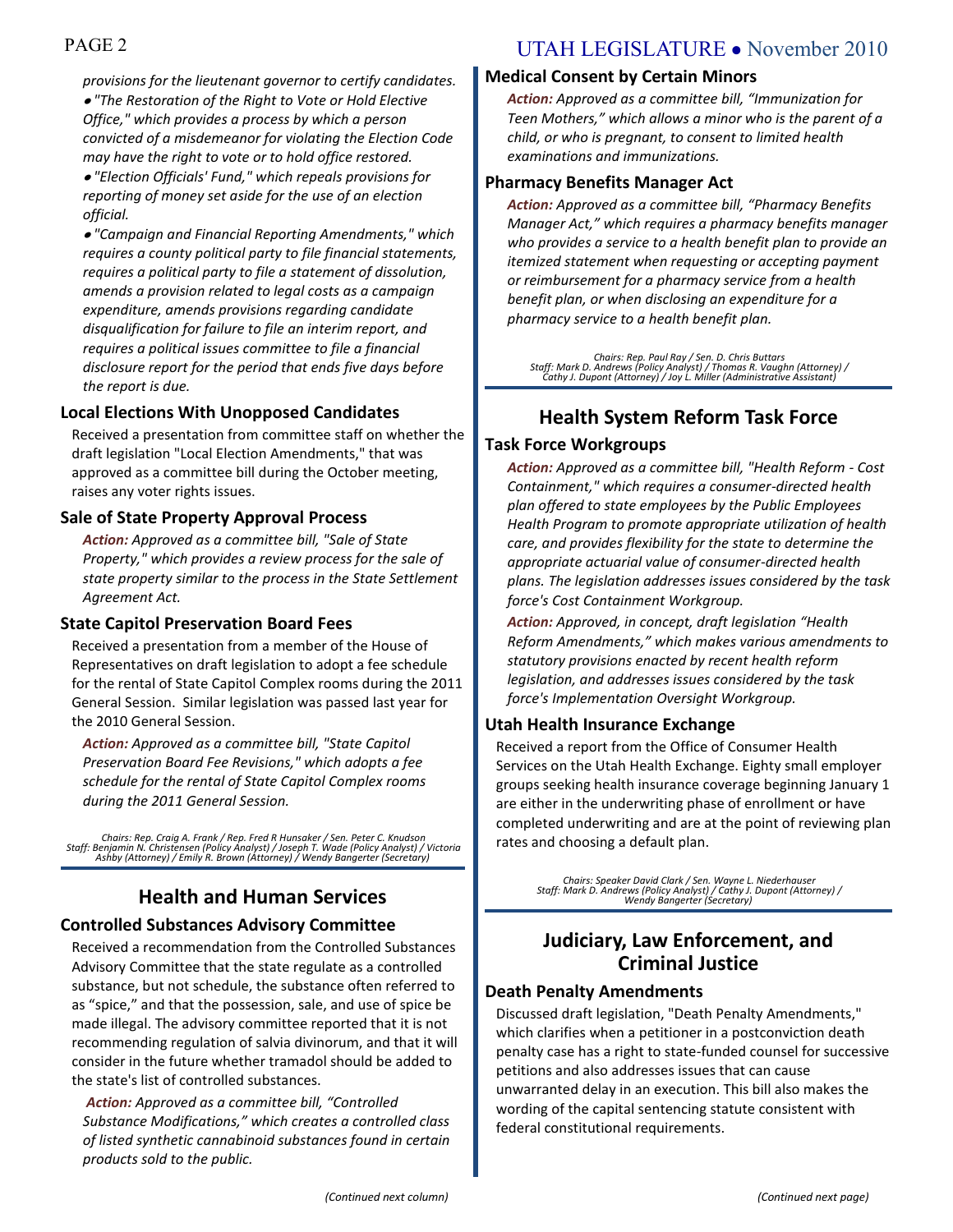#### **Drug Offender Reform Act**

Received a statutorily required report from the Commission on Criminal and Juvenile Justice on the impact and results of the Drug Offender Reform Act.

## **Defendants' Appellate Representation**

Received a report from the Judicial Council's Defendants' Appellate Representation Task Force.

## **Personal Injury Claims by Personal Representative**

*Action: Approved as a committee bill, "Personal Injury Claims by Personal Representative," which clarifies that the presumptive personal representative is still required to submit an affidavit in personal injury claims.* 

## **Renewal of Judgment Act**

*Action: Approved as a committee bill, "Renewal of Judgment Act," which provides that a court of record may renew a judgment for the same amount of time as the original judgment if:*

*a motion is filed with the court regarding the original action;*

*the time for responding to the motion has expired;*

*the statute of limitations on the original judgment has not expired; and* 

*the motion includes an affidavit with uncontested facts, including an accounting of the original judgment and all postjudgment payments, credits, and other adjustments which are provided for by law or are contained in the original judgment.* 

*The renewal fee is 50% of the fee for filing an original action seeking the same relief.*

## **Sex Offender Treatment**

Received a statutorily required report from the Commission on Criminal and Juvenile Justice on the effectiveness of sex offender treatment. Sex offenders make up 30.2% of the total inmate population. There are currently 2,052 sex offenders in the custody of the Department of Corrections.

## **Sexual Exploitation of a Vulnerable Adult**

Discussed draft legislation, "Sexual Exploitation of a Vulnerable Adult," which modifies and describes the elements of the crime of sexual exploitation of a vulnerable adult and makes the crime a third degree felony.

## **Shared Parent-time**

Discussed draft legislation, "Shared Parent-time," which requires a court to order joint legal and physical custody during the pendency of a separation or divorce. The court is also required to appoint an intermediary if one spouse has a protective order against the other. The court is to provide written findings if it determines that joint custody is not in the best interest of the children.

Chairs: Sen. Jon J. Greiner / Rep. Douglas C. Aagard / Rep. Lorie D. Fowlke<br>Staff: Jerry D. Howe (Policy Analyst) / Stewart E. Smith (Policy Analyst/Special Project<br>Manager) / Susan Creager Allred (Attorney) / Esther Chels

## PAGE 3 INTERIM HIGHLIGHTS • November 2010

## **Legislative Information Technology Steering Committee**

*November 08, 2010*

### **Number of Fax Machines**

Discussed options for eliminating duplication of fax machines in the Legislative environment.

*Action: Recommended no change until the Legislature changes to a Voice Over IP (VOIP) system.*

### **Email Options for the Legislature**

Reviewed options for email available to the Legislature.

### **Legislative Technology Sinking Fund**

Discussed possible services that could be shared among the offices including funding for land-line phones, BlackBerries, networking infrastructure, servers, web services, voting systems, and database services.

## **Legislative Telephone System**

Reviewed future phone options for the Legislature ranging from repairing the current system to obtaining a VOIP system.

*Action: Recommended replacing the existing voicemail and programming equipment at a cost of approximately \$32,000.*

## **Support for Mobile Devices**

Discussed the possibility of supporting additional mobile devices beyond the currently provided BlackBerry phones.

> *Chairs: Rep. Bradley G. Last / Sen. Curtis S. Bramble Staff: Thomas R. Vaughn (Attorney) / Mark J Allred (IT Manager) / Chelsea Barrett (Secretary)*

## **Native American Legislative Liaison Committee**

*November 16, 2010*

## **Native American Summit Follow-up**

Received reports from committee staff about issues raised in the September committee meeting held at the Native American Summit, including transportation and health issues.

## **Statutory Reports**

Received statutorily required reports from the:

- Uintah Basin Revitalization Fund;
- Navajo Revitalization Fund;
- Utah Division of Indian Affairs; and
- Native American Remains Review Committee.

*Chairs: Rep. Jack R. Draxler / Sen. Kevin T. Van Tassell Staff: John Q. Cannon (Managing Policy Analyst) / Patricia Owen (Attorney) / Wendy Bangerter (Secretary)*

## **Natural Resources, Agriculture, and Environment**

## **Energy Education Funding**

*Action: Approved as a committee bill, "Mineral and Petroleum Literacy," which allows the use of funds from the Oil and Gas Conservation Account to be used for educational programs concerning mineral and petroleum resources and industries. (Continued next page)*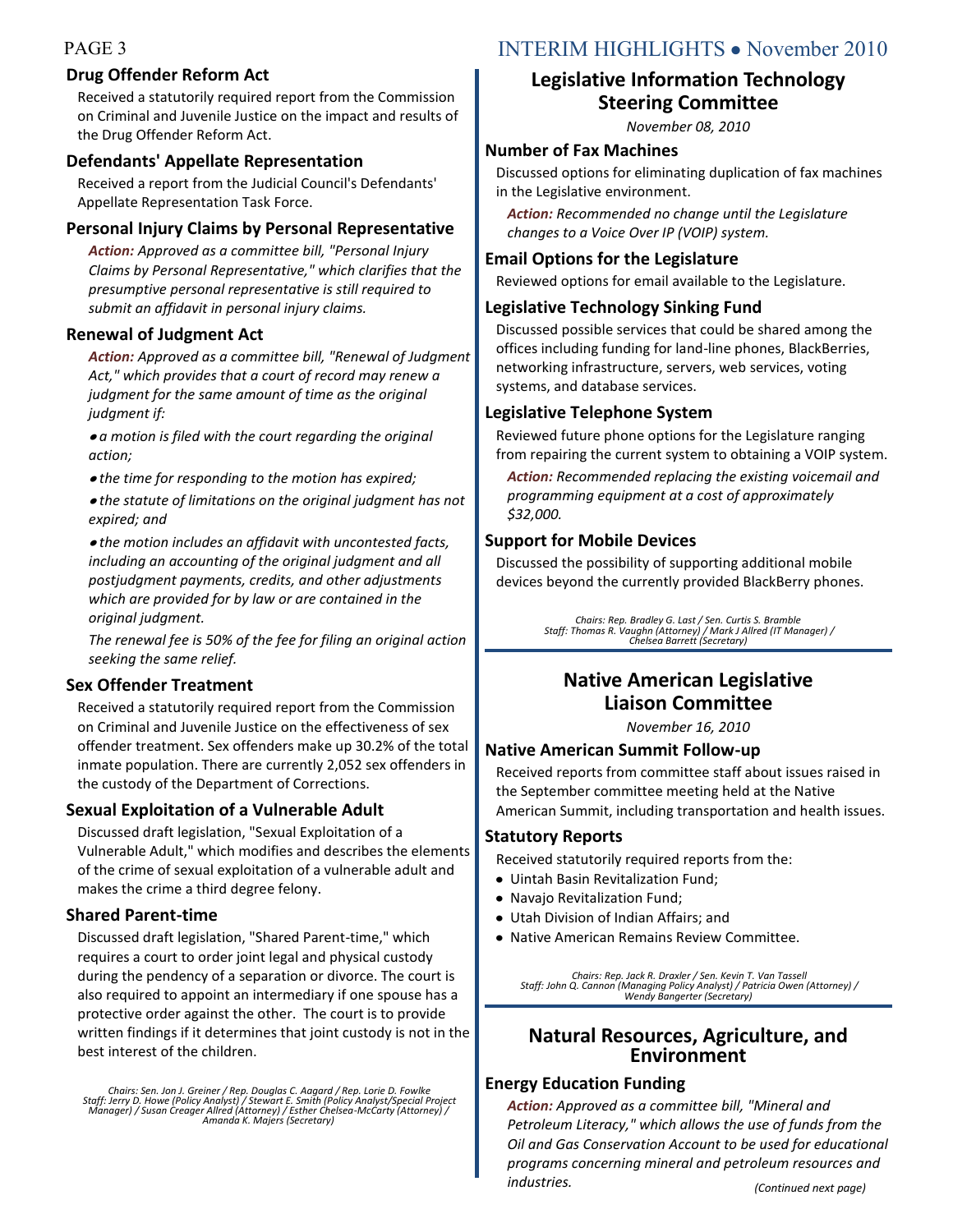#### **Local District Amendments**

*Action: Approved as a committee bill," Local District Amendments," which amends provisions relating to a local district created to acquire or assess groundwater rights.*

#### **Groundwater Management**

*Action: Approved as a committee bill, "Management of Water Rights Amendments," which allows a local district to hold certain water rights for recharge, addresses the requirements of a groundwater management plan, and provides that artificially recharging a groundwater basin is a beneficial use of water in a critical management area.*

#### **Water Company Share Certificates**

*Action: Approved as a committee bill, "Share Certificates in Water Companies," which modifies the Uniform Commercial Code and the Utah Revised Nonprofit Corporation Act to address issues related to water company share certificates that are lost, destroyed, or wrongfully taken.*

#### **Mining Reclamation**

*Action: Approved as a committee bill, "Surety Requirements for Mining," which requires the Board of Oil, Gas, and Mining to annually adopt a figure representing the average cost of reclamation per acre.*

#### **Water Law**

*Action: Approved as a committee bill, "Water Law Modification," which makes the filing of a certificate of appropriation of water with the county recorder permissive, rather than mandatory.*

#### **Water Rights Forfeiture and Priority Dates**

*Action: Approved as a committee bill, "Water Rights Amendments," which eliminates a provision referring to forfeiture of a water right application and changes a reference concerning exceptions to application-based priority dates for water rights.*

*Chairs: Rep. Roger E. Barrus / Sen. Dennis E. Stowell Staff: J Brian Allred (Policy Analyst) / Christopher R. Parker (Attorney) / Joy L. Miller (Administrative Assistant)*

## **Revenue and Taxation**

#### **Legislation Requested by the Utah State Tax Commission**

*Action: Approved as committee bills:*

*• "State Tax Commission Levy Process Using Depository Institution Data Match System," which enacts a data match system with depository institutions and a tax commission levy process to collect certain amounts owed by delinquent taxpayers; and*

*• "Sales and Use Tax Act Revisions," which addresses certain sales and use tax issues related to the Streamlined Sales Tax project.*

#### **Petroleum Industry Taxes**

Discussed a proposal to provide a sales and use tax exemption for refineries.

## PAGE 4 UTAH LEGISLATURE • November 2010

#### **Property Value for Eminent Domain**

Discussed draft legislation, "Eminent Domain Amendments," which makes a property's assessed value for property tax purposes the minimum value for compensation when property is taken through eminent domain.

#### **Report on Tax Check-offs**

Received a report from the Tax Commission indicating that no tax credits or "check-off" contributions are scheduled for removal from tax returns this year due to failure to meet statutory thresholds.

#### **School Funding and Property Taxes**

Discussed draft legislation, "Tax and Related School Funding Amendments," which partially equalizes school revenues by replacing some local school property tax revenues with state sales and use tax revenues generated through reinstatement of the state sales and use tax on food and food ingredients.

#### **Sunset Review**

*Action: Approved as a committee bill, "Extension of Recycling Market Development Zone Act and Related Tax Credits," which extends the repeal date for the Recycling Market Development Zone Act and related tax credits.*

#### **Tax Review Commission**

*Action: Approved as a committee bill, "Tax Revisions," which was recommended by the Tax Review Commission and makes changes to the determination of residency for individual income tax purposes, taxation of a pass-through entity, and procedures related to the property tax residential exemption.*

Chairs: Rep. Todd E. Kiser / Sen. J. Stuart Adams<br>Staff: Bryant R. Howe (Assistant Director) / Phillip V. Dean (Policy Analyst) / Robert H. Rees<br>(Attorney) / Rebecca L. Rockwell (Attorney) / Chelsea Barrett (Secretary)

## **Senate Judicial Confirmation Committee**

*November 10, 2010*

#### **Judicial Confirmations**

*Action: Recommended that the Senate confirm the appointment of Andrew H. Stone to the Third District Court.* 

*Action: Recommended that the Senate confirm the appointment of Charlene Barlow to the Third District Court.* 

*(The Senate confirmed the appointments of Mr. Stone and Ms. Barlow on November 17, 2010 in an extraordinary session held for that purpose.)*

*Chairs: Sen. Scott K. Jenkins Staff: Jerry D. Howe (Policy Analyst) / Esther Chelsea-McCarty (Attorney) / John L. Fellows (General Counsel) / Amanda K. Majers (Secretary)*

## **Transportation**

#### **Alcohol or Drug Related Offense Amendments**

*Action: Approved as a committee bill, "Alcohol or Drug Related Offense Amendments," which modifies provisions relating to the driver license suspension period and other sentencing requirements for certain alcohol or drug related offenses. (Continued next page)*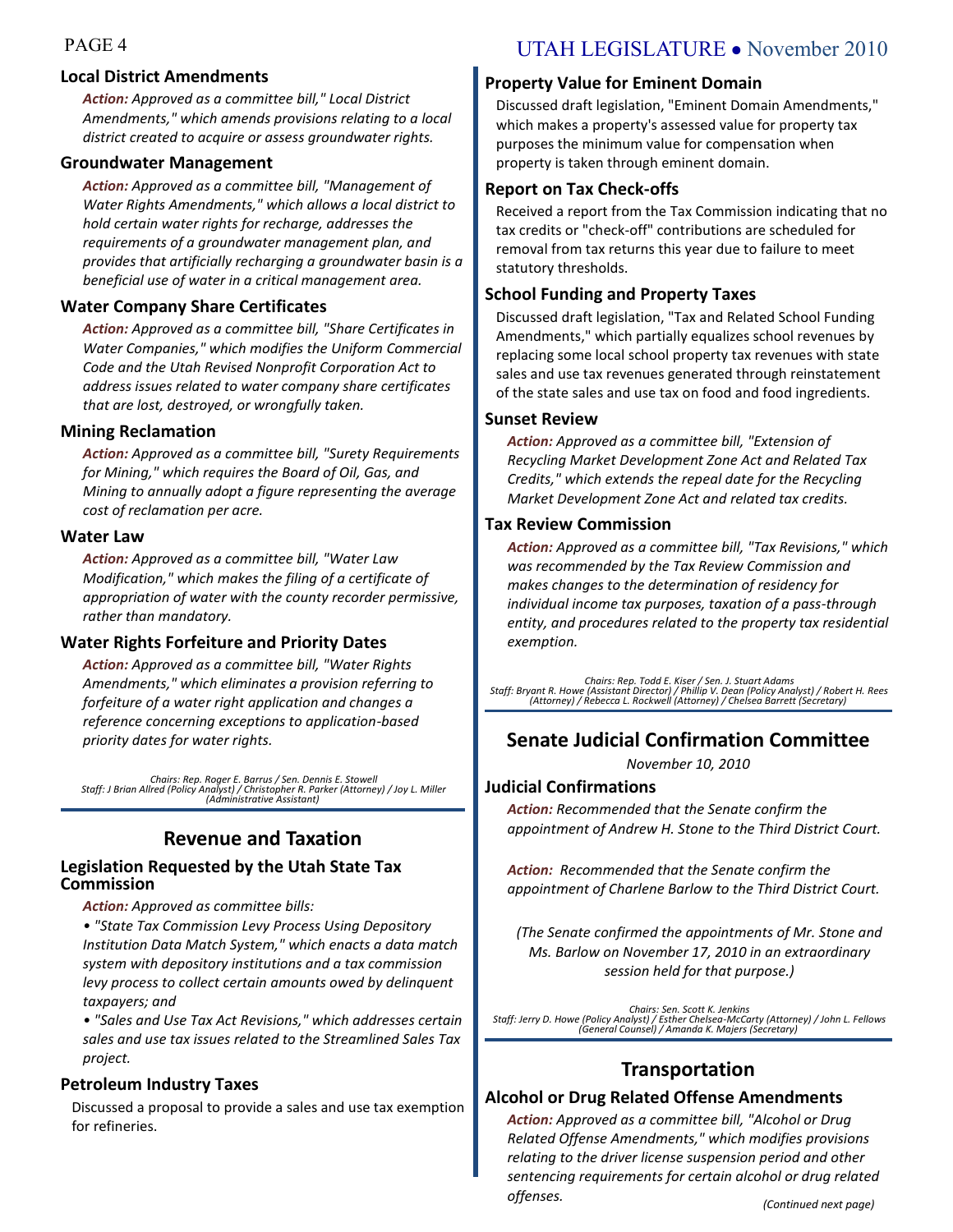## **Clean Fuel Vehicles and HOV Lanes**

*Action: Approved as a committee bill, "Clean Fuel Vehicle Decal," which requires the Motor Vehicle Division to issue a clean fuel decal to a person that has been issued an honor special group license plate or a veteran special group license plate for a vehicle that qualifies as a clean fuel vehicle. A vehicle with a clean fuel vehicle decal would be authorized to travel in an HOV lane regardless of the number of occupants in the vehicle.*

#### **Motor Vehicle Fees**

*Action: Approved as a committee bill, "Motor Vehicle Division Fee Amendments," which amends provisions relating to revenue collected from certain Motor Vehicle Division fees, including making some funds non-lapsing.*

#### **Unauthorized Use of Records**

*Action: Approved as a committee bill, "Penalties for Unauthorized Use of Records," which establishes a penalty for the unauthorized use of records created or maintained by the Motor Vehicle Division, Driver License Division, or Criminal Investigations and Technical Services Division.*

#### **Regional Transportation Plans**

Received a presentation from Wasatch Front Regional Council and Mountainland Association of Governments detailing draft regional transportation plans which will be finalized in June 2011. These plans specify where future highways, freeways, arterial streets, transit facilities, transit hubs, intermodal centers, park-and-ride lots, airport facility improvements, freight movement corridors, pedestrian paths, and bicycle routes will be constructed in Davis, Salt Lake, Utah, and Weber counties.

#### **Settlement Agreements**

*Action: Approved as a committee bill, "Department of Transportation Settlement Agreement Amendments," which amends provisions relating to certain Department of Transportation construction contract claim settlement agreements and settlement agreements that resolve bid or request for proposal protests.*

#### **Driver License Amendments**

*Action: Approved as a committee bill, "Uniform Driver License Act Amendments," which implements changes required by a federal audit and brings state law into compliance with the federal Motor Carrier Safety Improvement Act.*

*Chairs: Rep. Julie Fisher / Sen. Kevin T. Van Tassell Staff: Leif G. Elder (Policy Analyst) / Shannon C. Halverson (Attorney) / Tracey Fredman (Secretary)*

## **Utah International Relations and Trade Commission**

*November 15, 2010*

#### **Forum on Democracy and Trade**

Discussed with a representative from the Forum on Democracy and Trade how issues such as international trade investment agreements, which include bilateral treaties, can affect Utah and the United States' system of federalism.

## PAGE 5 INTERIM HIGHLIGHTS • November 2010

#### **International Relations - Pakistan**

Received an update by a legislator who hosted the recent Pakistani trade delegation visit to Utah. Discussion focused on trade issues with Utah exporters and how trade could be enhanced. Tractors, bio-diesel fuel, and dry-farming technology are three subjects of potential Utah-Pakistan agreements.

#### **Utah International Relations and Trade**

Discussed with the legislative sponsor the intent of 2010 legislation that changed the commission's name and broadened its statutory duties. The discussion focused on how the Legislature could be more actively involved in promoting Utah's international exports. Forums such as the new legislator orientation, the Office of Legislative Research and General Counsel's Bagels 'n Briefings presentations, and the monthly Governor's Office of International Trade and Diplomacy meeting were discussed as ways to develop and enhance legislators' awareness of Utah's international trade.

*Action: Voted to support new ways to develop legislator awareness of Utah's international trade involvement.*

*Chairs: Rep. Sheryl L. Allen / Sen. Mark B. Madsen Staff: Richard C. North (Policy Analyst) / James L. Wilson (Attorney) / Glenda S. Whitney (Secretary)*

## **Utah Tax Review Commission**

*November 09, 2010*

#### **Income Tax**

*Action: Approved as a committee bill, "Tax Revisions," which modifies the Property Tax Act, Individual Income Tax Act, and related provisions to address procedures related to the property tax residential exemption, the determination of domicile for individual income tax purposes, and the taxation of a pass-through entity.*

#### **Sales Tax Treatment of Carpet and Flooring**

Received testimony from taxpayers and the Utah State Tax Commission regarding the sales tax treatment of sales of carpeting and flooring material.

#### **State and Local Sales and Use Tax**

*Action: Adopted a letter to the chair of the House Revenue and Taxation Standing Committee responding to certain questions regarding the feasibility and desirability of a uniform statewide sales and use tax rate including the advantages and disadvantages of a uniform rate.*

*Chairs: Mr. M. Keith Prescott / Mr. David J. Crapo Staff: Leif G. Elder (Policy Analyst) / Phillip V. Dean (Policy Analyst) / Bryant R. Howe (Assistant Director) / Robert H. Rees (Attorney) / Rebecca L. Rockwell (Attorney) / Chelsea Barrett (Secretary)*

## **Utah Waterways Task Force**

*November 18, 2010*

#### **Funding Walk-in Access**

Received an update from the Division of Wildlife Resources on potential walk-in access funding options, including federal grants.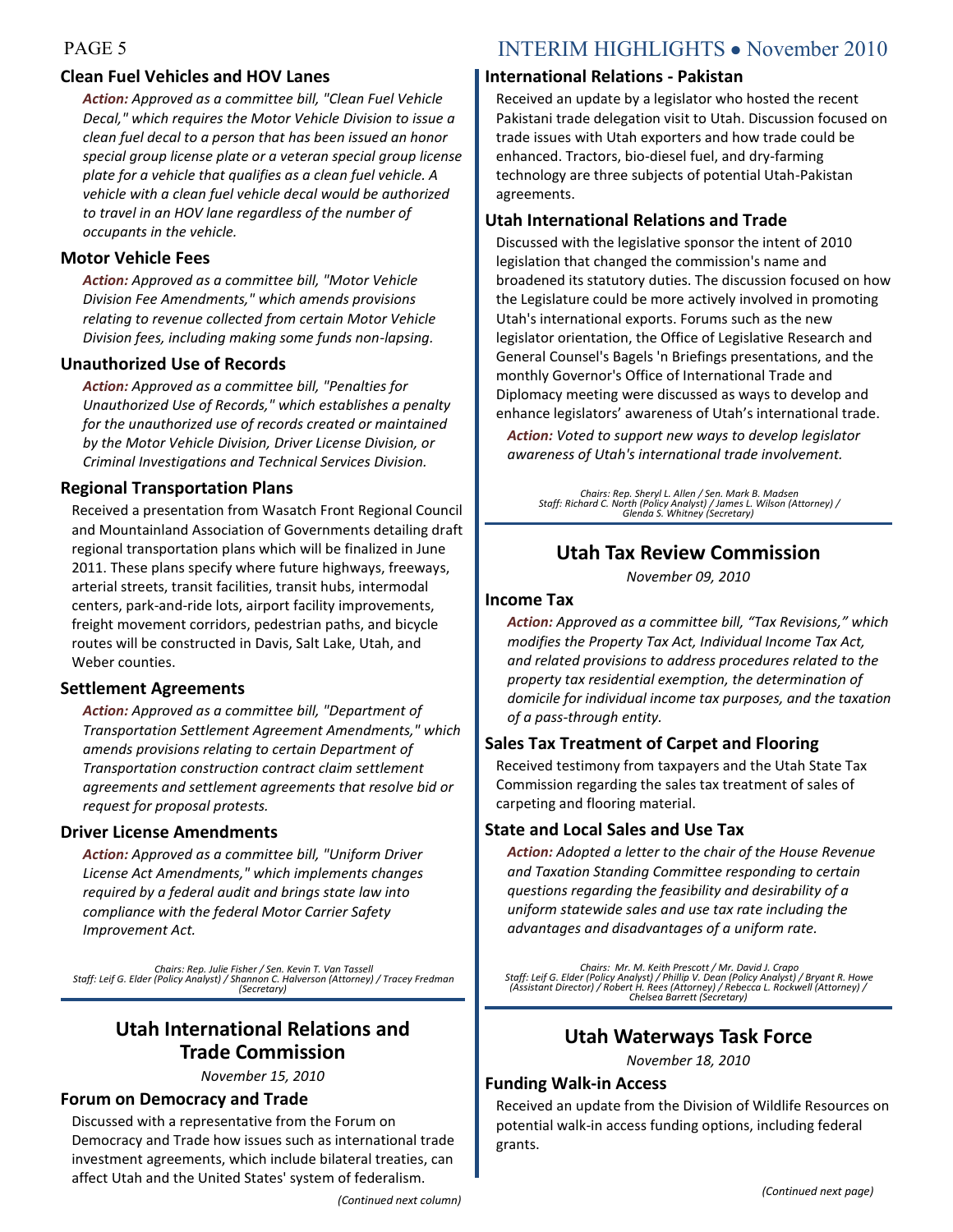#### *Actions:*

*Voted to endorse the Utah Division of Wildlife Resources' plan to expand the Walk-in Access Program because of the benefits to both anglers and private land owners;*

*Endorsed the Executive Appropriations Committee's approval of \$1,000,000 from the federal farm bill for the Walk-in Access Program for the current year and encourage approval of the same amount for next year; and*

*Supported an ongoing \$300,000 appropriation of restricted funds for the Walk-in Access Program.*

#### **Walk-in Access and Stream Access Development**

Discussed the potential designation of certain private areas accessing rivers and streams as areas that would be open to the public.

*Chairs: Rep. Melvin R. Brown / Sen. Dennis E. Stowell Staff: J Brian Allred (Policy Analyst) / Christopher R. Parker (Attorney) / Joy L. Miller (Administrative Assistant)*

### **Workforce Services and Community and Economic Development**

#### **Business Expansion and Retention Initiative**

Discussed whether Rural Fast Track Program funds should be used as part of an initiative to promote business and economic development in rural Utah.

*Action: Approved as a committee bill, "Rural Fast Track Program Amendments," which authorizes the Office of Rural Development within the Governor's Office of Economic Development to administer the Business Expansion and Retention Initiative to further promote business and economic development in rural Utah.*

#### **General Assistance Program Benefits**

Received a report from the Department of Workforce Services regarding the budget history, demographics, and caseloads of the department's general assistance program.

#### **Motion Picture Incentives**

Continued discussion from the October meeting regarding whether to make the funding of incentives for motion picture productions in the form of tax credits ongoing and whether to increase the ceiling on incentives granted to motion picture companies filming in the state.

#### **Enterprise Zones Tax Credits**

Discussed whether to make changes to enterprise zone law to clarify in what circumstances tax credits may be claimed by businesses in enterprise zones located in the rural areas of the state.

## PAGE 6 UTAH LEGISLATURE • November 2010

*Action: Approved as a committee bill, "Enterprise Zone Amendments," which clarifies that sole proprietorships and individuals may claim an enterprise zone tax credit and that a business still qualifies for a tax credit if one or more of its employees live in an enterprise zone within the state other than the one in which the business is located. The bill also defines "establishment engaged in retail trade" and "new full-time employee position" to address whether a business qualifies to receive a tax credit.*

#### **Replacing Regional Workforce Services Model**

Discussed whether to amend the definition of "special needs population" in draft legislation "Department of Workforce Services' Regional Workforce Service Areas Amendments," which was previously approved by the committee, to include "disability" as one of the factors in determining individuals who have special needs.

*Action: Approved as a committee bill, "Department of Workforce Services' Regional Workforce Service Areas Amendments," which would replace regional workforce service areas and councils with economic service areas, grant jurisdiction to the department's executive director over each economic service area, and require the economic service area directors to develop economic service area plans.*

#### **Rural Economic Development Report**

Received a report from the Governor's Rural Partnership Board regarding its activities and accomplishments in 2010.

*Chairs: Rep. Steven R. Mascaro / Sen. Mark B. Madsen Staff: Art L. Hunsaker (Policy Analyst) / James L. Wilson (Attorney) / Glenda S. Whitney (Secretary)*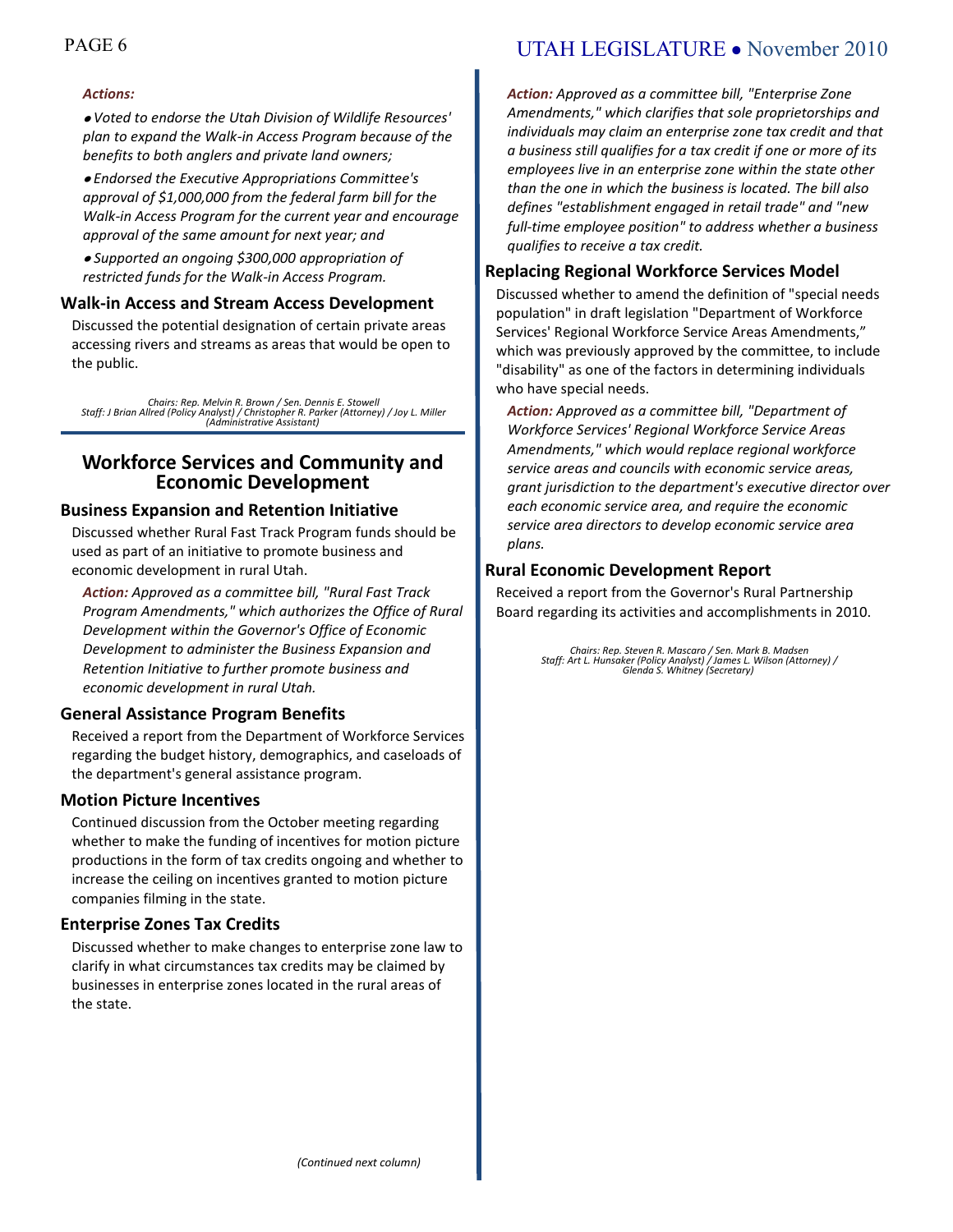**Legislation Recommended by Legislative Committees for the 2011 General Session**

#### **Business and Labor**

Alcoholic Beverage Control Act – Modifications *(9/15/10)* Business Entity Mergers *(10/20/10)*

- Catastrophic Mental Health Coverage Sunset Act *(06/23/10)*
- Fire Prevention and Fireworks Act Amendments *(10/20/10)*

Insurance Law Related Amendments *(11/17/10)*

Worker Classification Coordinated Enforcement *(10/20/10)*

Workers' Compensation Rate Filings *(11/17/10)*

### **Government Operations and Political Subdivisions**

Bonding Requirements for Government Officers and Employees *(11/17/10)* Campaign and Financial Reporting Amendments *(11/17/10)* Election Administration by Election Officers *(11/17/10)* Election Law Revisions *(11/17/10)* Election Officials' Fund *(11/17/10)* Local Election Amendments *(10/20/10)* Per Diem and Travel Modifications *(10/20/10)* Restoration of the Right to Vote and Hold Elective Office *(11/17/10)* Sale of State Property *(11/17/10)* State Capitol Preservation Board Fee Revisions *(11/17/10)*

#### **Health and Human Services**

Controlled Substance Database - Licensing Amendments *(9/15/10)* Controlled Substance Modifications *(11/17/10)* Immunization for Teen Mothers *(11/17/10)* Pharmacy Benefits Manager Act *(11/17/10)*

#### **Health System Reform Task Force**

Health Reform - Cost Containment *(11/17/10)*

#### **Judiciary, Law Enforcement, and Criminal Justice**

Inmate Health Insurance Amendments *(8/18/10)* Personal Injury Claims by Personal Representative *(11/17/10)*

Renewal of Judgment Act *(11/17/10)* Statutorily Required Reports Amendments *(10/20/10)*

#### **Natural Resources, Agriculture, and Environment**

Local District Amendments *(11/17/10)* Management of Water Rights Amendments *(11/17/10)* Mineral and Petroleum Literacy *(11/17/10)* Share Certificates in Water Companies *(11/17/10)* Surety Requirements for Mining *(11/17/10)* Water Law Modifications *(11/17/10)* Water Rights Amendments *(11/17/10)*

#### **Revenue and Taxation**

Assessment, Collections, and Refunds Act Amendments *(10/20/10)* Corporate Franchise and Income Tax Amendments *(10/20/10)* Determination of State Taxable Income *(10/20/10)* Extension of Recycling Market Development Zone Act and Related Tax Credits *(11/17/10)* Sales and Use Tax Act Revisions *(11/17/10)* Severance Tax Amendments *(10/20/10)* State Tax Commission Levy Process Using Depository Institution Data Match System *(11/17/10)* State Tax Commission Tax, Fee, or Charge Administration and Collection Amendments *(8/18/10)* Tax Revisions *(11/17/10)*

## **Transportation**

Accident Responsibility Amendments *(9/15/10)* Alcohol or Drug Related Offense Amendments *(11/17/10)* Clean Fuel Vehicle Decal *(11/17/10)* Department of Transportation Settlement Agreement Amendments *(11/17/10)* High Occupancy Toll Lane Customer Information *(10/20/10)* Motor Vehicle Division Fee Amendments *(11/17/10)* Penalties for Unauthorized Use of Records *(11/17/10)* State Highway System Modifications *(10/20/10)* Uniform Driver License Act Amendments *(11/17/10)*

## **Utah Tax Review Commission**

Tax Revisions *(11/9/10)*

#### **Workforce Services and Economic Development**

Department of Workforce Services' Regional Workforce Service Areas Amendments *(11/17/10)* Enterprise Zone Amendments *(11/17/10)* Rural Fast Track Program Amendments *(11/17/10)*